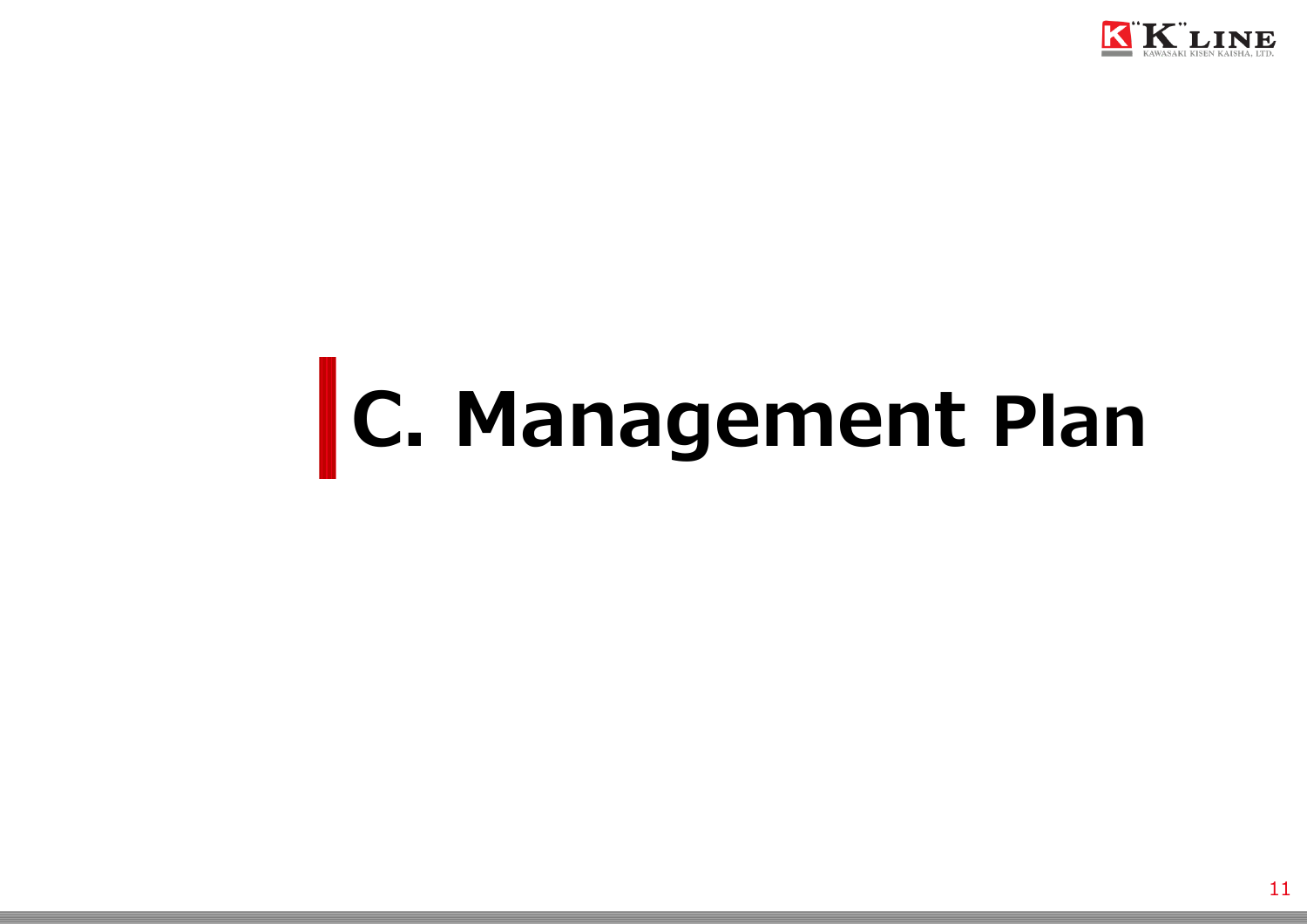

### **C-1:Positioning of Management Plan**

- This plan begins in FY2020 and maps "K" Line Group's direction through the mid-2020s or even beyond
- The plan assumes that the business environment surrounding "K" Line will change dramatically, including factors related to the novel coronavirus (COVID-19) crisis; the plan, therefore, includes specific business policies and initiatives to cope with current challenges, as well as financial forecasts, for the first two years of the plan (FY2020 and FY2021)
- For FY2022 and beyond, financial targets have been set for mid-2020s and the end of the 2020s
- Future financial targets will be revised annually moving forward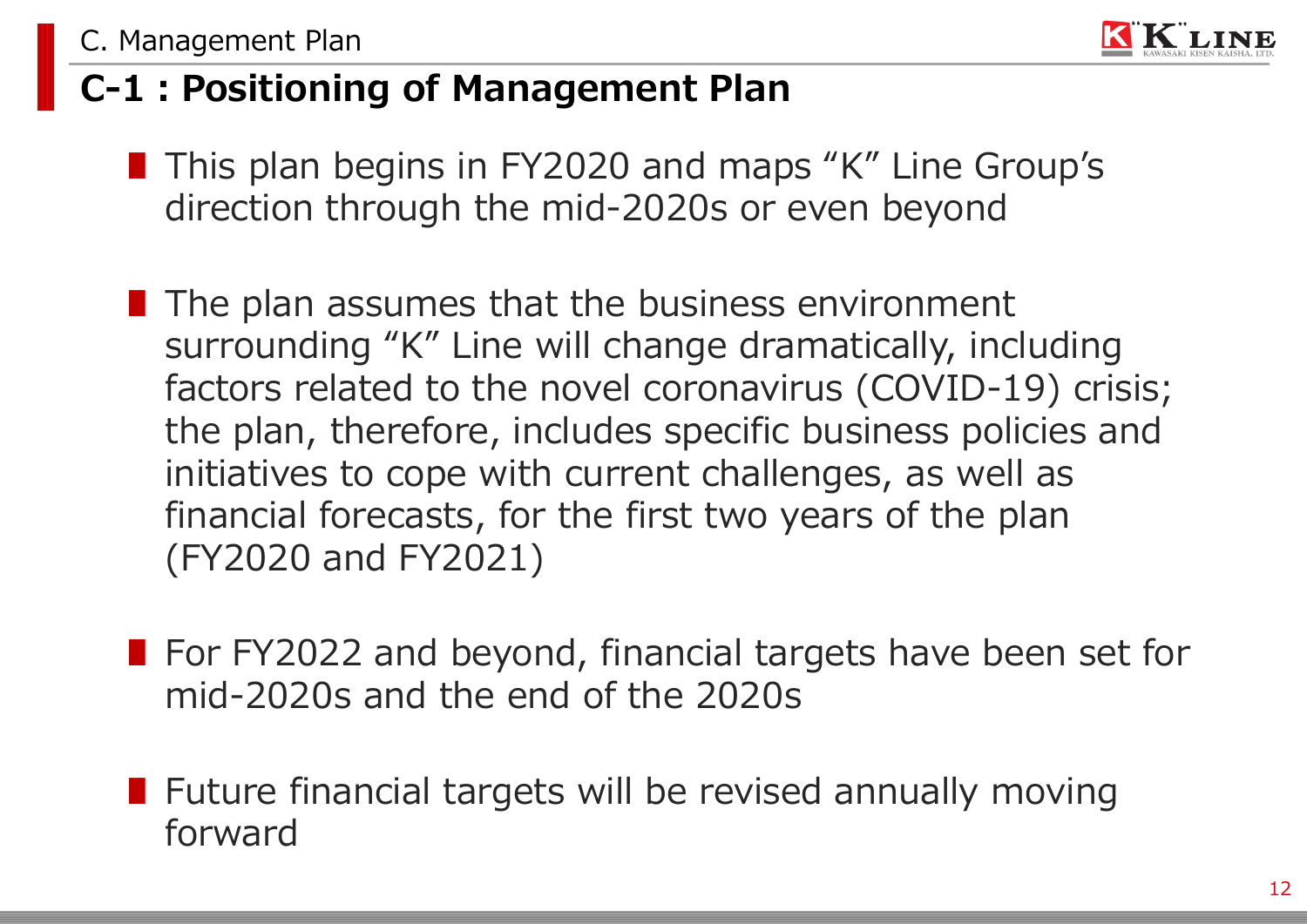

- **C-2:Review of Previous Medium-term Management plan "Revival for Greater Strides"**
- Rebuilding Portfolio Strategy **○**
- Advancement of Management <sub>●</sub> and Function-specific Strategies
- ESG Initiatives
- ∎ Return to profit in three years **✕** from FY2017
- Achieved 6% ROA for stable-income ∎ ROA (ordinary income) in stable business income businesses
- Ratio of Shareholders' equity•------------------ × Larget due to lower profitability and
- ∎ Dividend Policy **✕**

Spun off Containership Business, withdrew from Heavy Lifter and Product Tanker Businesses, and reorganized domestic Port **Business** 

Established structures for quantifying the risk associated with each business and class of vessel, and for measuring levels of risk as guidelines for investment decisions

Conducted environmental activities in accordance with "K" Line Environmental Vision 2050, implemented K-IMS combining safety and environmental initiatives, and introduced automated power kites and other cutting-edge technologies

Posted a loss in FY2018 due to missteps in launching ONE, deteriorated market conditions, and implementation of structural reforms

Failed to achieve mid-20s % equity ratio target due to lower profitability and

Initiatives to enhance financial strength and stabilize the business foundation are ongoing, and continued efforts will be made to reinstate dividend payments as early as possible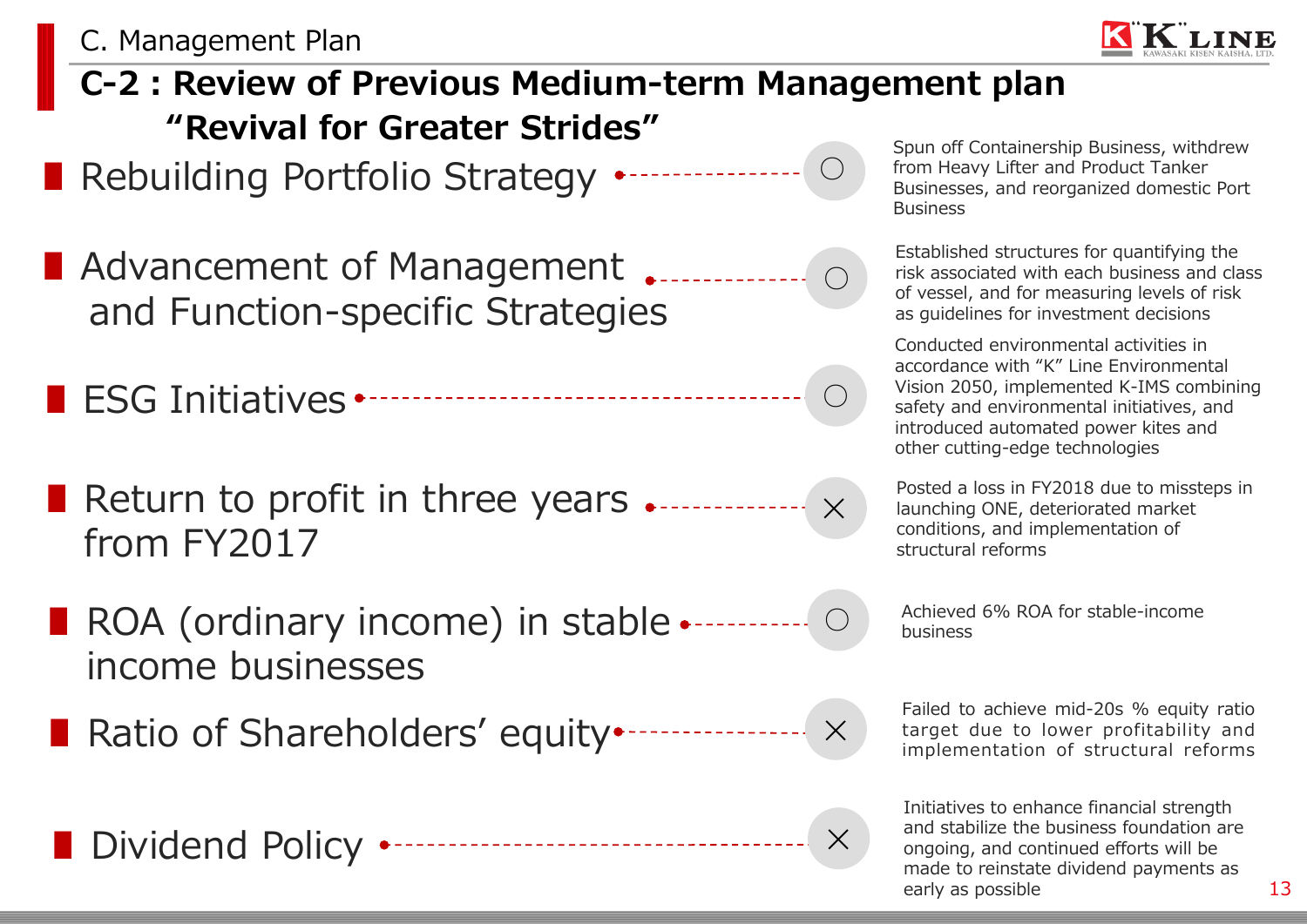#### **C-3** : Corporate Vision  $\sim$  **K**: trust from all over the world  $\sim$

■ Aiming to be the company of choice among its stakeholders, continually growing as a professional logistics enterprise focused on maritime shipping



LINE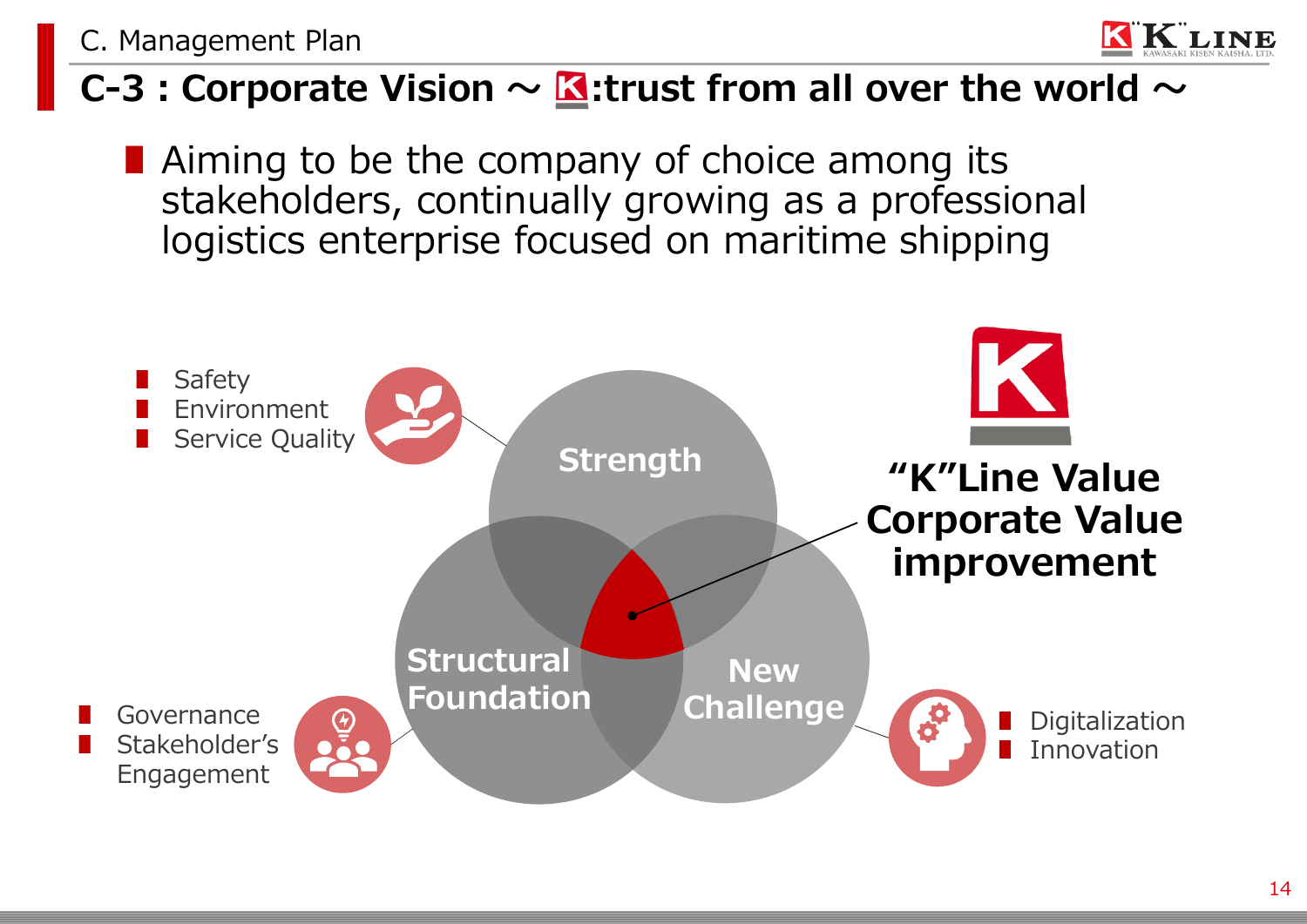## **C-4:Post-COVID-19 External Environment**

- Transformation of global values, behaviors, at faster pace
	- ‣ Contactless society and behaviors become the new norm (changes to behaviors, economic values, and people/goods movements)
	- ‣ Rising importance of environmental, AI, and digitalization initiatives
	- ‣ Higher geopolitical uncertainty resulting from COVID-19

#### **Changing customer business environment**

- ‣Steelmaker manufacturing structure trends
- ‣Global, domestic energy policy trends
- ‣Automotive industry trends such as connected, autonomous, shared, electrified (CASE) vehicles
- ‣Possible rise of trade protectionism linked to U.S.-China relations
- ‣Supply chain changes due to risk dispersion to cope with unexpected events (local production for local consumption, repatriation of manufacturing, etc.)
- ‣Capital investment constraints
	- Gradual increase in global population continues
	- Global economy to return to growth path in medium term
	- Maritime shipping to continue to grow

#### **Global environment Maritime shipping environment**

- Risk & Opportunity
	- ‣Changes to customers' business environments and needs
	- ‣Supply source diversification and change
	- ‣Strengthening and accelerating environmental initiatives
	- ‣Accelerating service differentiation using AI/digitalization
	- $\cdot$  Rising awareness of safety, quality
	- ‣Improvement of contactless services

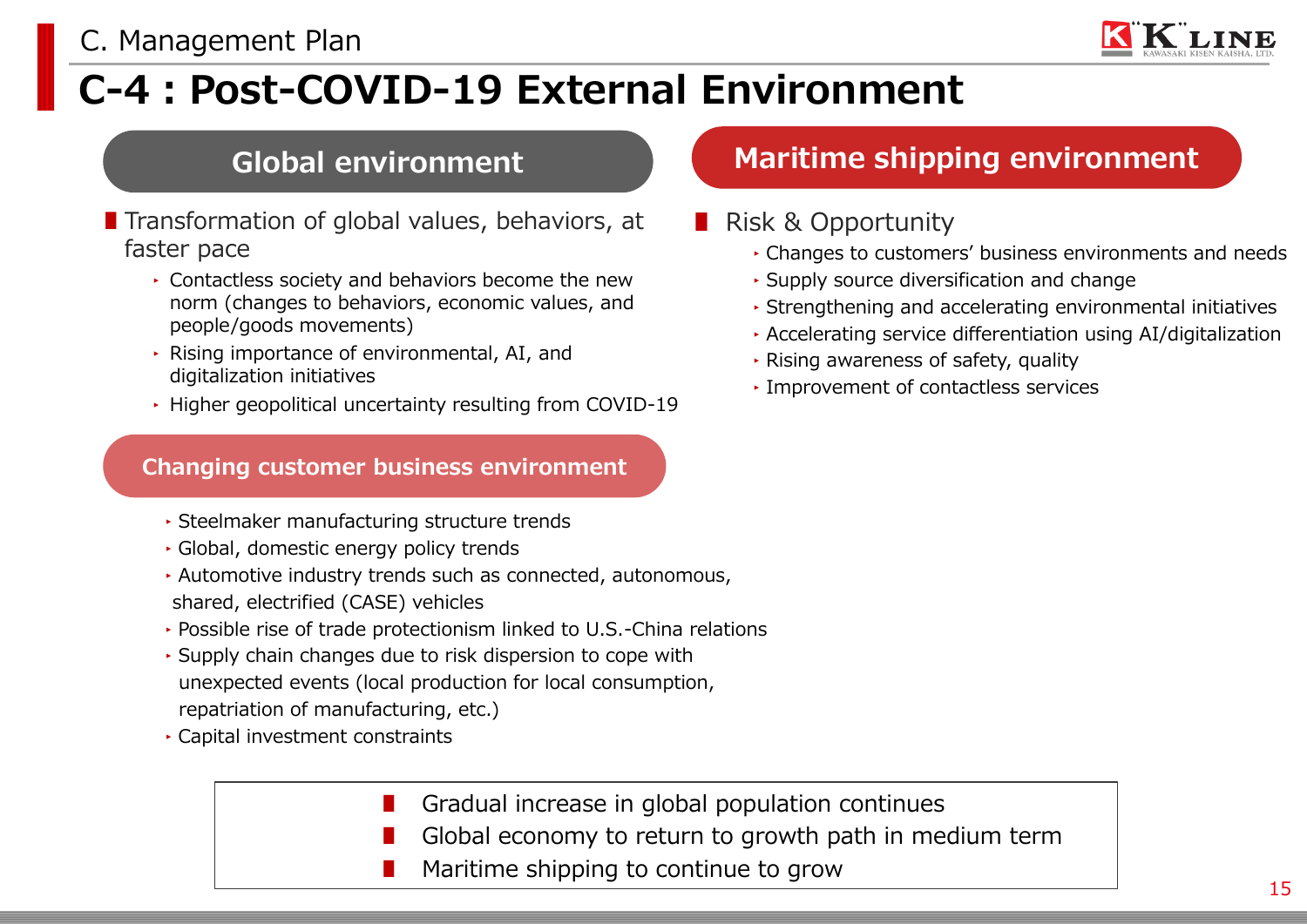

#### **C-5:Forwarding to Growth in Corporate Value (Business Policy in FY2020 and FY2021)**

- Firmly protecting our business in the short term
	- Pursuing business scale rather than fleet scale -
	- ‣ Rationalize fleet scale
	- ‣ Refocus investments
- Firmly addressing priorities
	- $\cdot$  Expand and accelerate safety, environment, and quality initiatives
	- ‣ Strengthen technical and sales capabilities to drive growth strategies

#### ■ Secure liquidity on hand and expand capital base

- ‣ Secure liquidity: Equal to more than three months' revenues, including commitment line
- ‣ Expand capital base: Sell and dispose of vessels and other assets
- Set detailed strategies and thoroughly implement progress management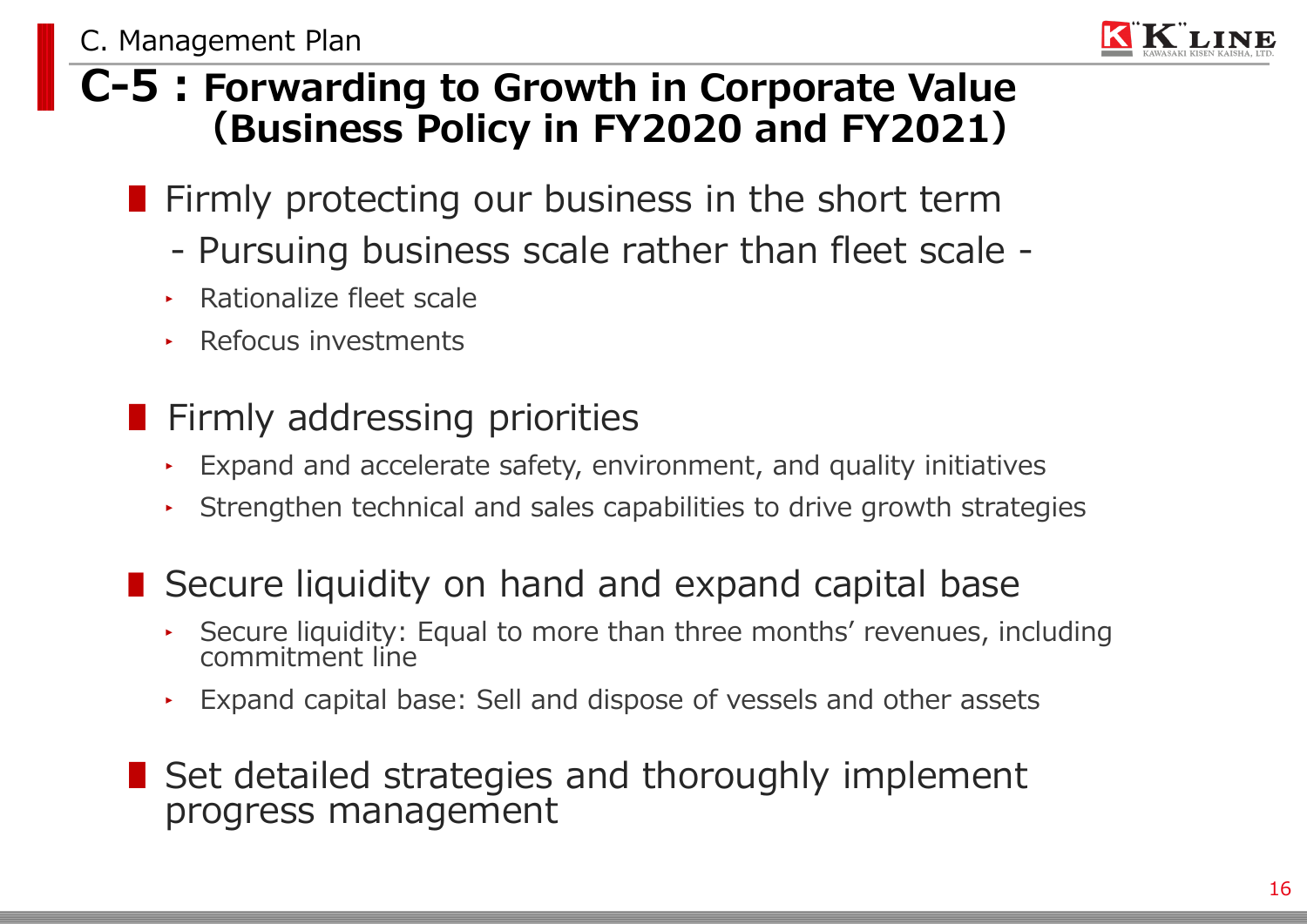#### **C-6:Medium-term Business Environment Forecast**

**Currently, the demand decline caused by the COVID-19 crisis is expected to bottom out in the first half of FY2020 and will recover after the second half of FY2020 or beyond.**

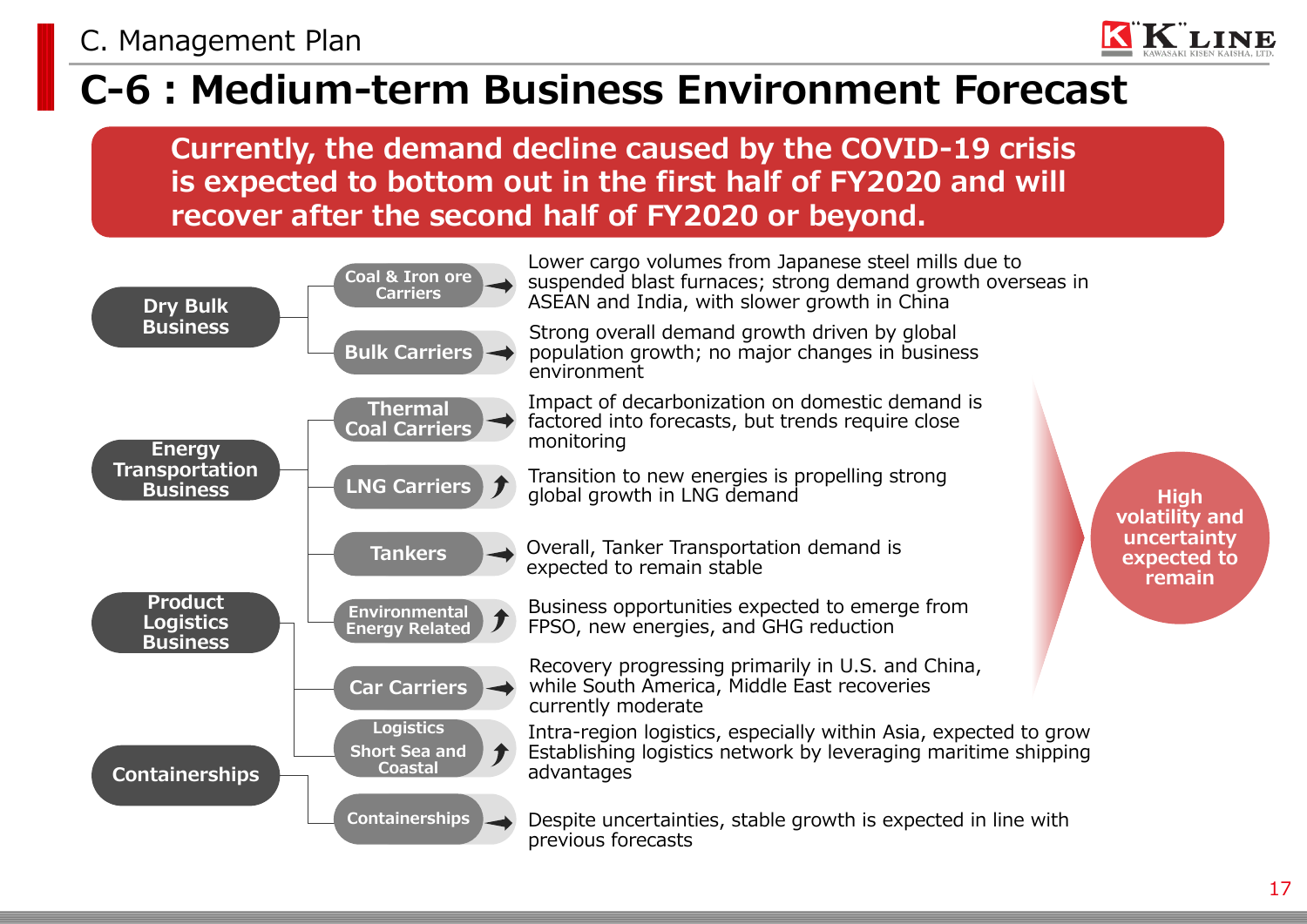#### **C-7:FY2020 & FY2021 Ordinary Income/Loss and Shareholders' Equity Forecasts; Medium- and Long-term Targets**



- FY2020 ordinary loss of 28.0 billion yen forecast, while net income expected to break even after asset sales, among others
- FY2021 ordinary income and net income expected to improve to 10.0 billion yen level
- Mid-2020s medium-term target of ordinary income of 25.0 billion yen
- Mid-2020s medium-term target of more than 150.0 billion yen in shareholders' equity through steady improvement; shareholders' equity ratio target of 20%
- FY2030 targets: ordinary income of 30.0 billion, shareholders' equity of 250.0 billion yen, shareholders' equity ratio of 30%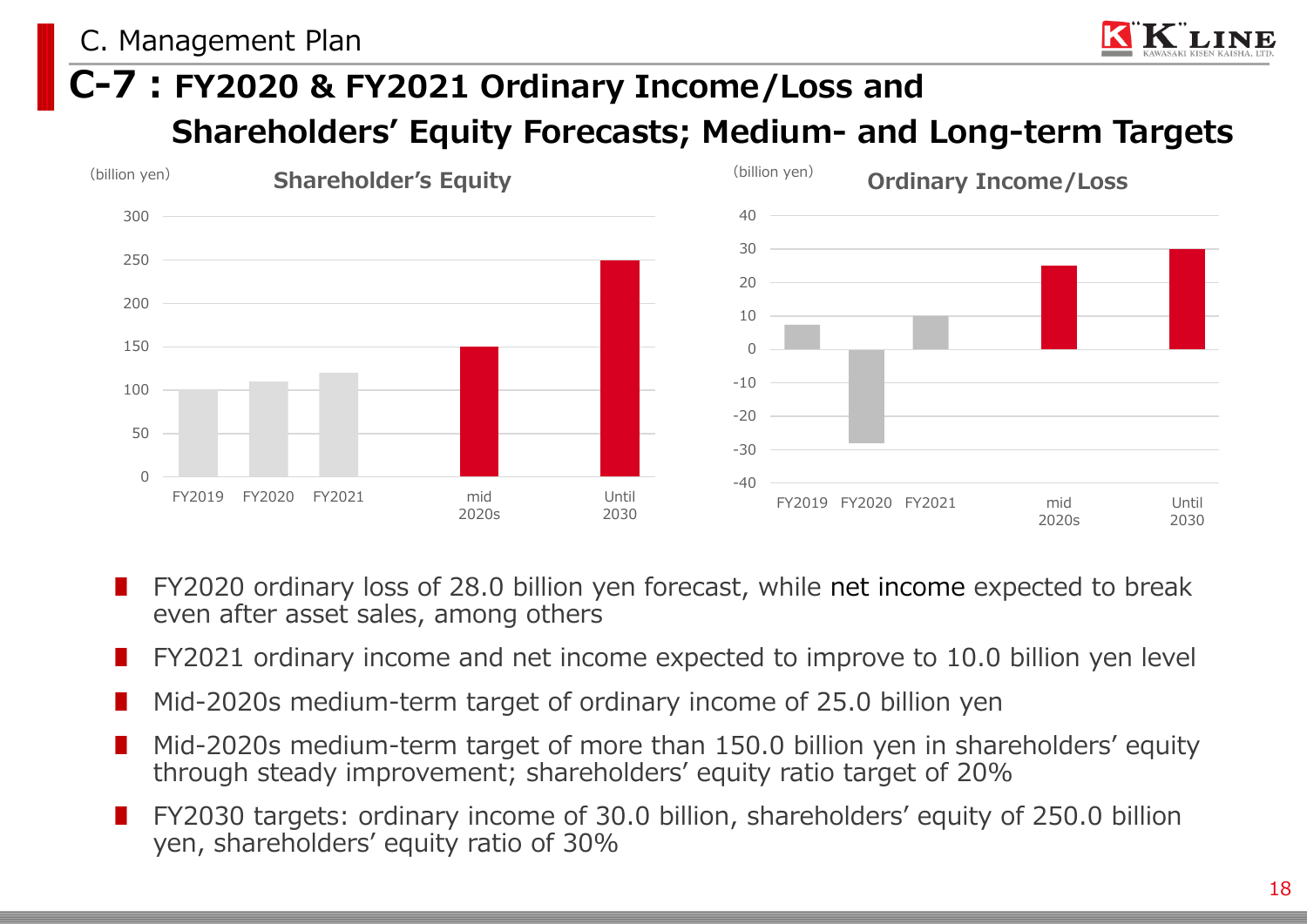

#### **C-8:Profit Improvement Factors toward FY2021(Versus FY2020)**

■ Recovery from tentative demand deterioration but full-scale recovery to be after FY2022 and beyond



‣ Results expected to rebound to FY2019 levels before further recovery in FY2022 and beyond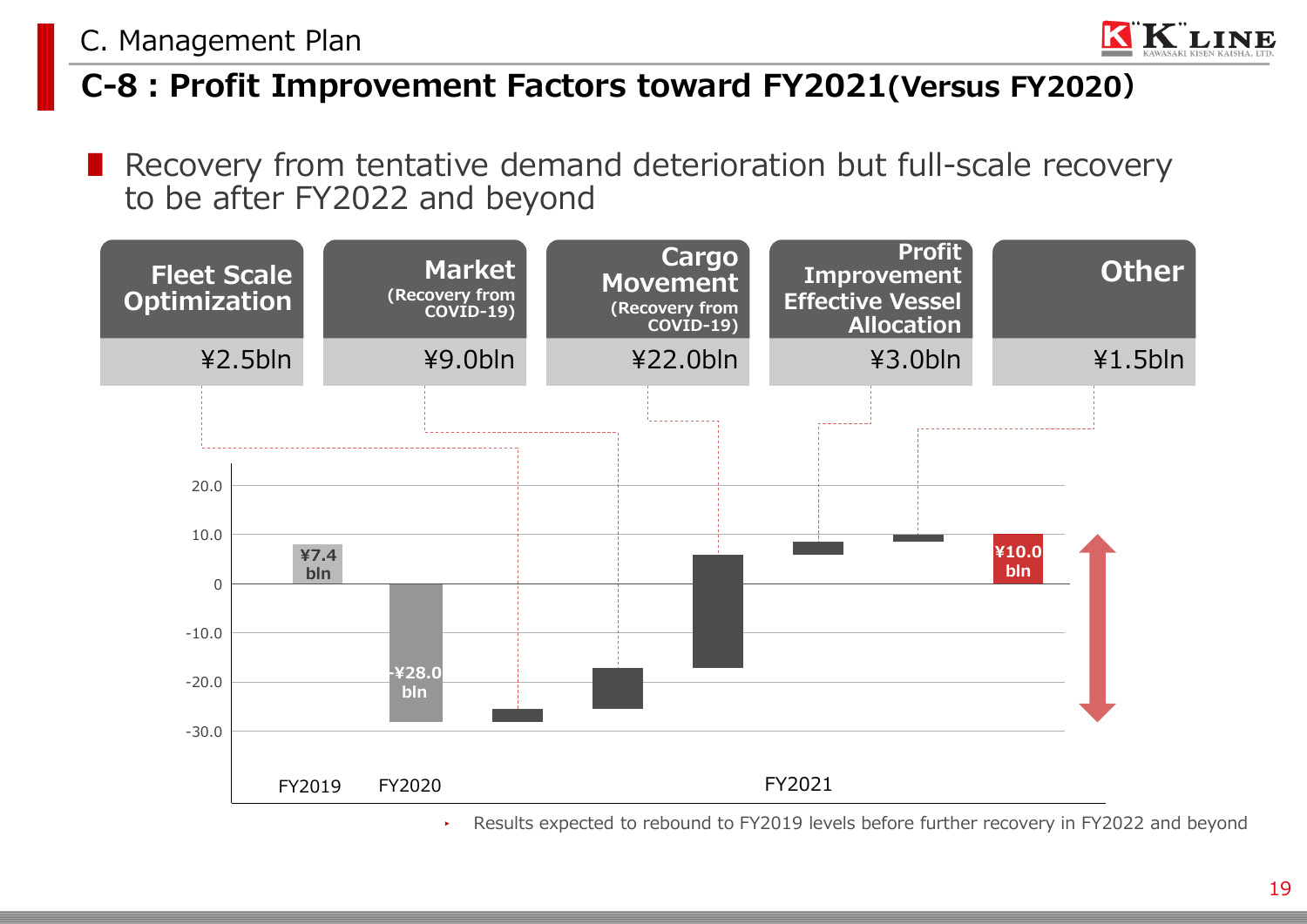#### **C-9:Budget Plan:Image of Ordinary Income/Loss**

- Stable Income Business : Gradual increase in stable profits
- Market-Exposed Business: Increase profit further through fleet scale optimization
- Containerships Business: Hire income from ONE will decline as chartered vessels are gradually returned, while ONE's business will transition to a market condition model

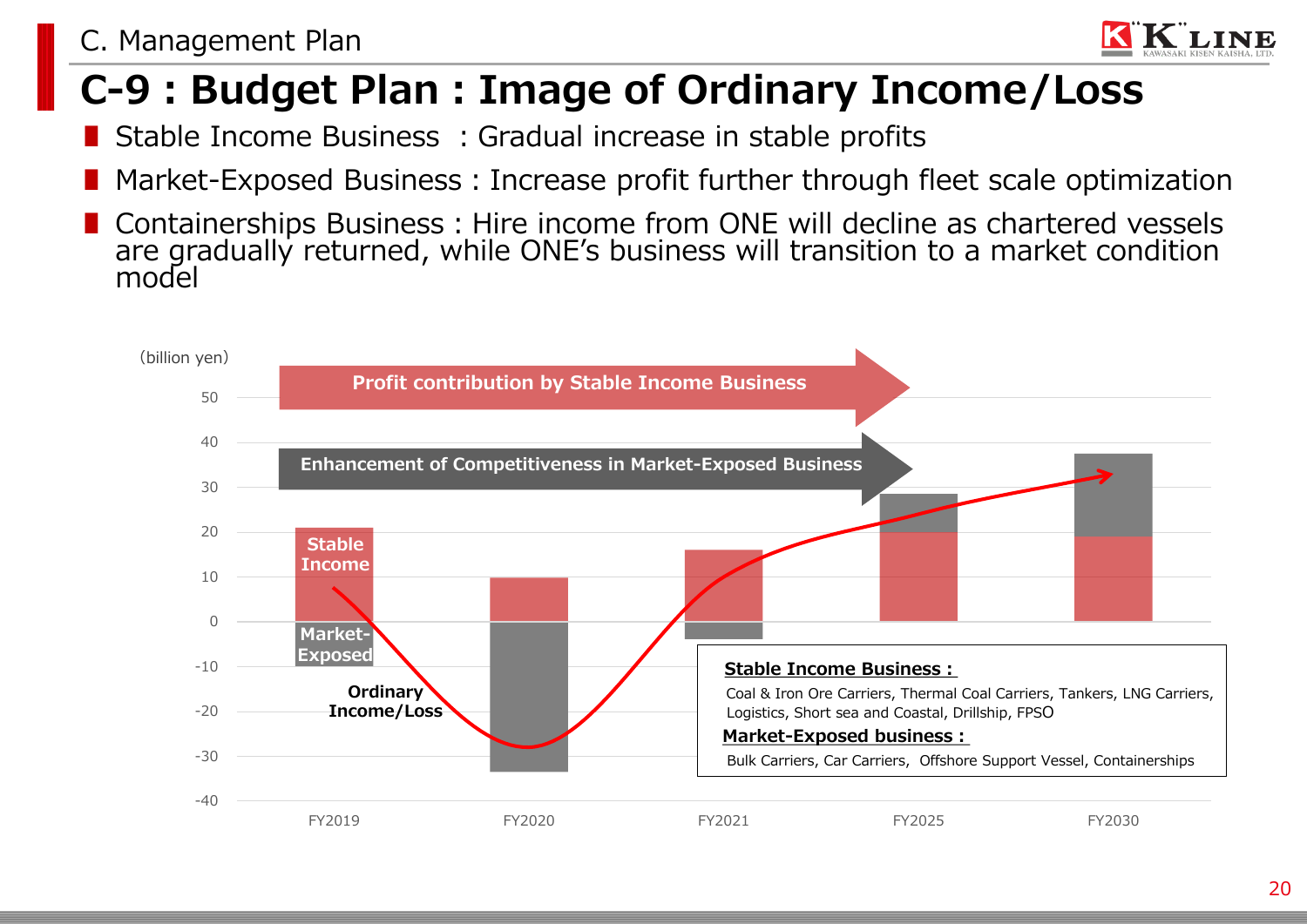

### **C-10:Fleet Scale Optimization**

- Fleet scale is adjusted and optimized to meet demand and expand our revenue in order to maintain and expand Stable-Income business and enhance competitiveness of Market-Exposed Business
- Fleet reduction plan of more than 20 vessels in FY2020, including Cape-size, Panamax-and smaller-size bulkers, Woodchip carriers, Thermal coal carriers, and Car carriers
- Fleet scale will continue to be optimized in FY2021 and beyond
- Long-term fixed core fleet scale trends

|                         | FY2020(a) | <b>FY2025 (b)</b> |      |
|-------------------------|-----------|-------------------|------|
| Stable Income Business  | 166       | 158               | — x  |
| Market-Exposed Business | 186       | 147               | - 44 |
| Total                   | ス5つ       | 300               | - 52 |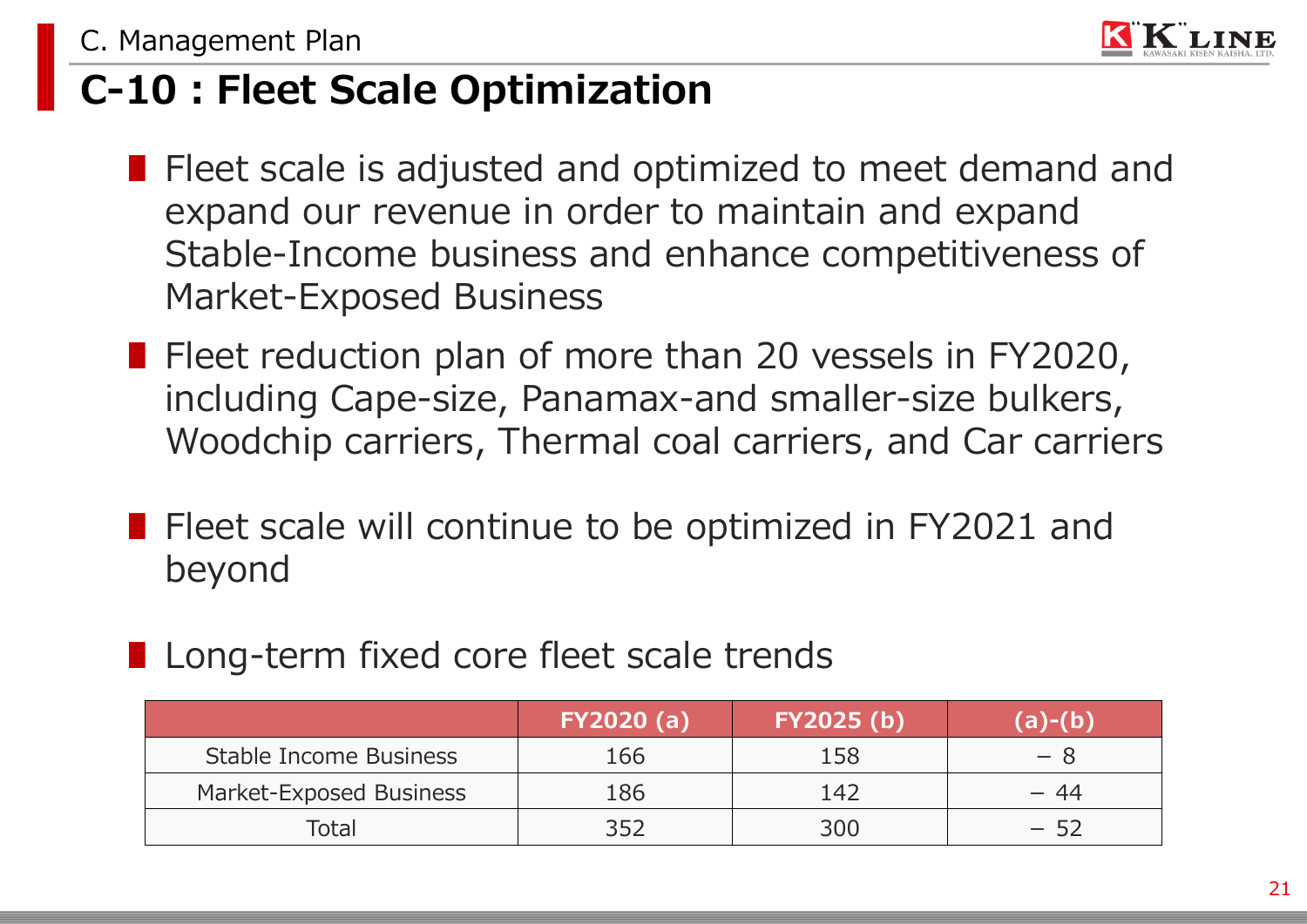### **C-11:Investment Strategy (5-year plan)**

- Restrain total investment to within Operating Cash Flow
	- ‣ 250.0 billion yen over 5 years in total
	- ‣ Refocus investment into Stable-Income Business

#### ■ Prioritize investment into Stable-Income Business

- ‣ Gradually build up LNG carrier contracts
- ‣ Make steady investments to pursue long-term stable-income contracts in existing businesses (Dry Bulk, Car Carrier, Energy Resource Transport)

#### ■ Investment in strategic growth areas

- ‣ Expand green energy-related businesses (FPSO, renewable energy, GHG reduction-related businesses) (energy resources)
- ‣ Invest in environment-related business leveraging AI and digitalization strengths



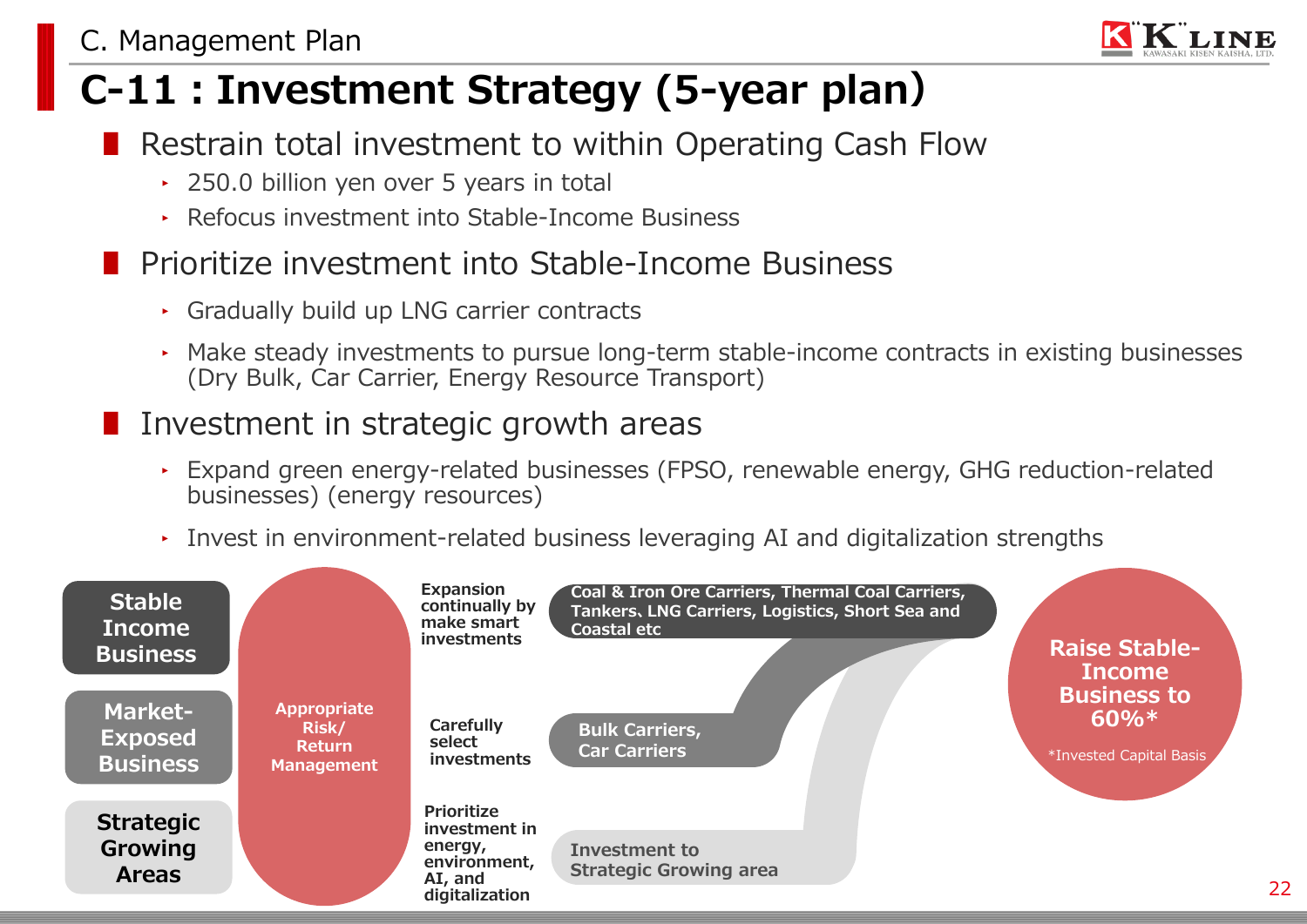#### **C-12:Initiatives for Strategic Growing Areas~Safety/Environment/Quality~**



#### **"K" LINE Environmental Vision 2050**

**KLINE**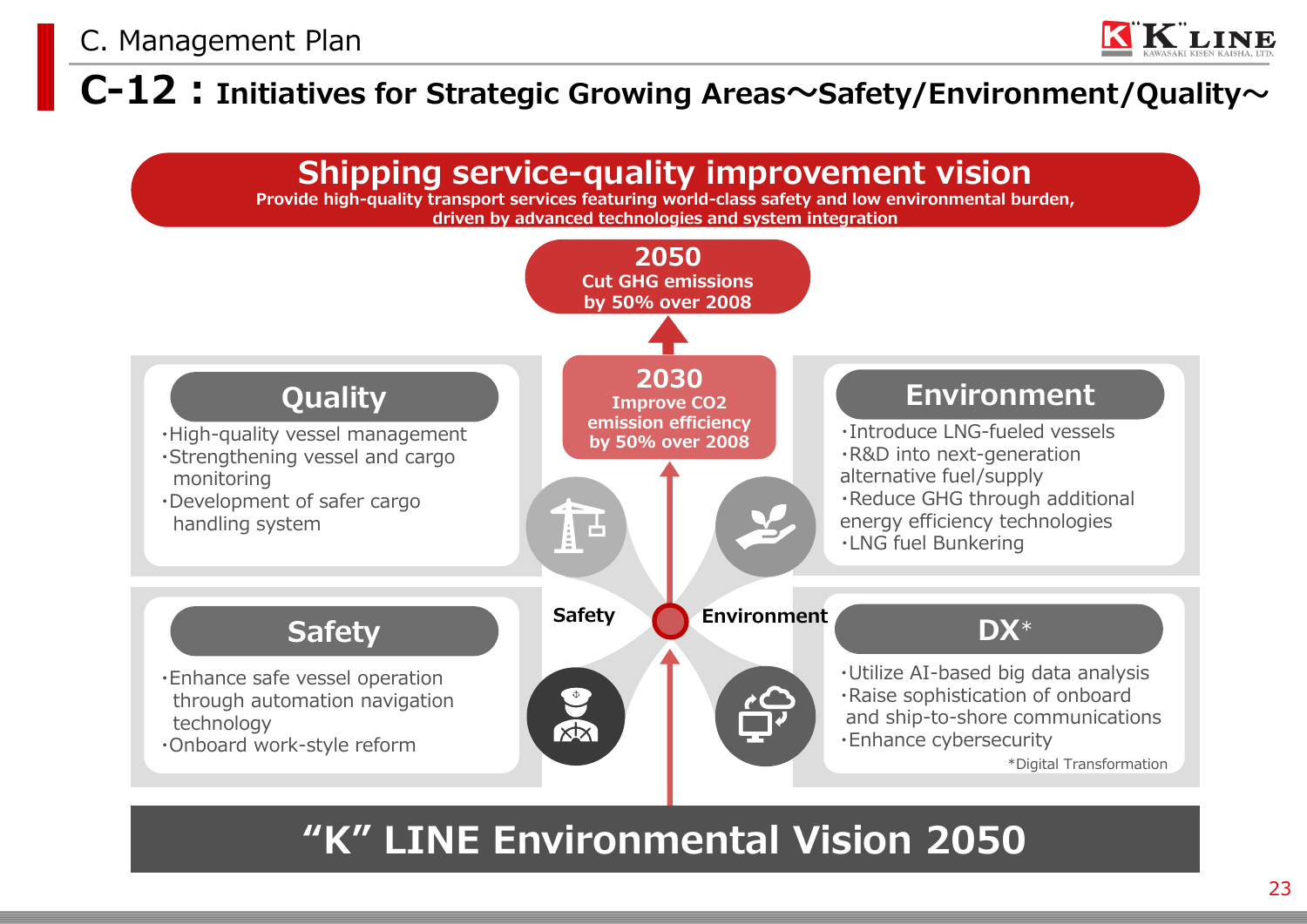

#### **C-13:Specific Initiatives**